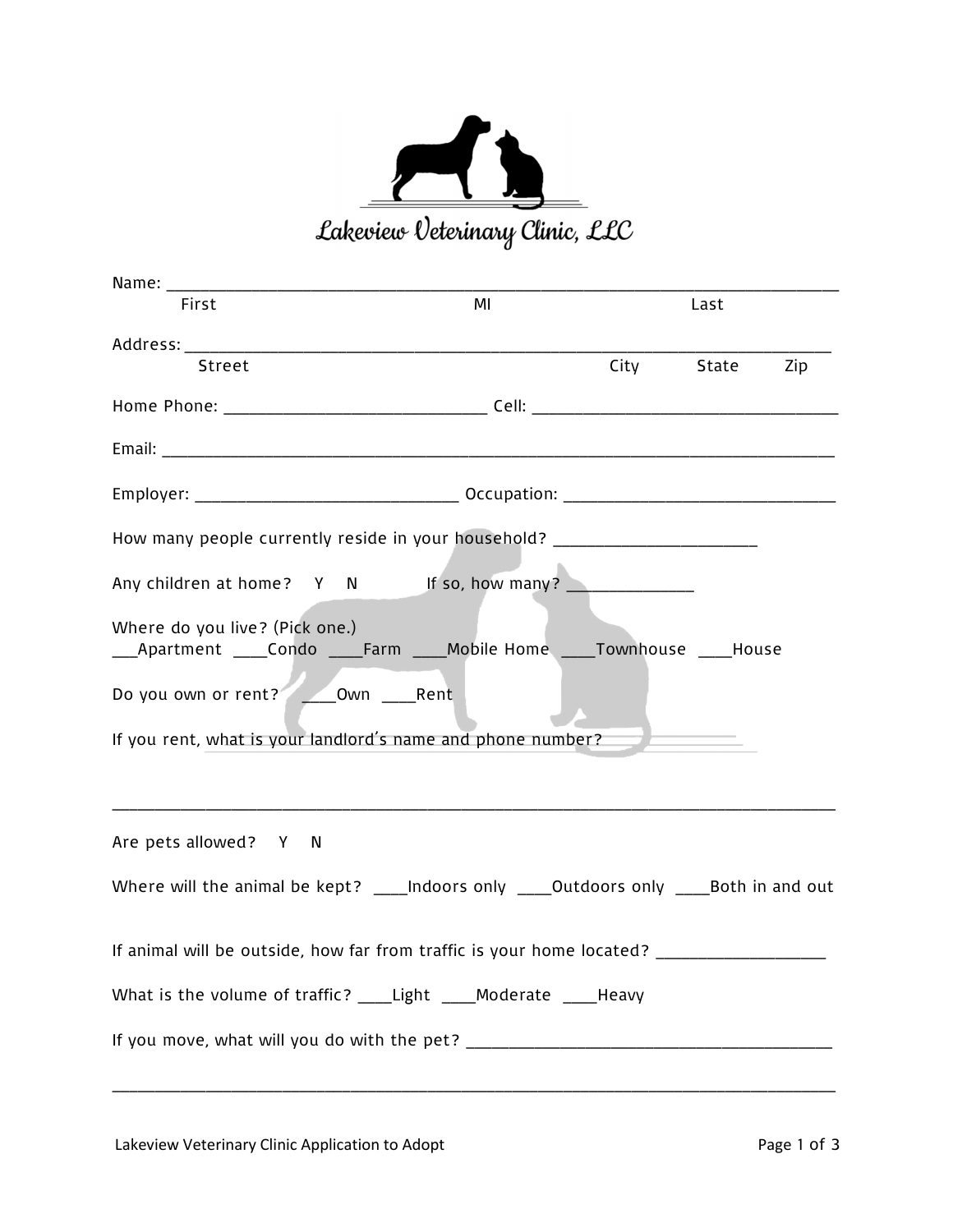## Have you ever had a pet before? Y N

Please provide a list of your current pets.

| Name | <b>Breed</b> | Age | Neutered? | Kept where? | Time in your care |
|------|--------------|-----|-----------|-------------|-------------------|
| Name | <b>Breed</b> | Age | Neutered? | Kept where? | Time in your care |
| Name | <b>Breed</b> | Age | Neutered? | Kept where? | Time in your care |
|      |              |     |           |             |                   |
| Name | <b>Breed</b> | Age | Neutered? | Kept where? | Time in your care |
| Name | <b>Breed</b> | Age | Neutered? | Kept where? | Time in your care |
|      |              |     |           |             |                   |
| Name | <b>Breed</b> | Age | Neutered? | Kept where? | Time in your care |
| Name | <b>Breed</b> | Age | Neutered? | Kept where? | Time in your care |
|      |              |     |           |             |                   |
| Name | <b>Breed</b> | Age | Neutered? | Kept where? | Time in your care |
|      |              |     |           |             |                   |

Are your pets current on their vaccinations? Y N